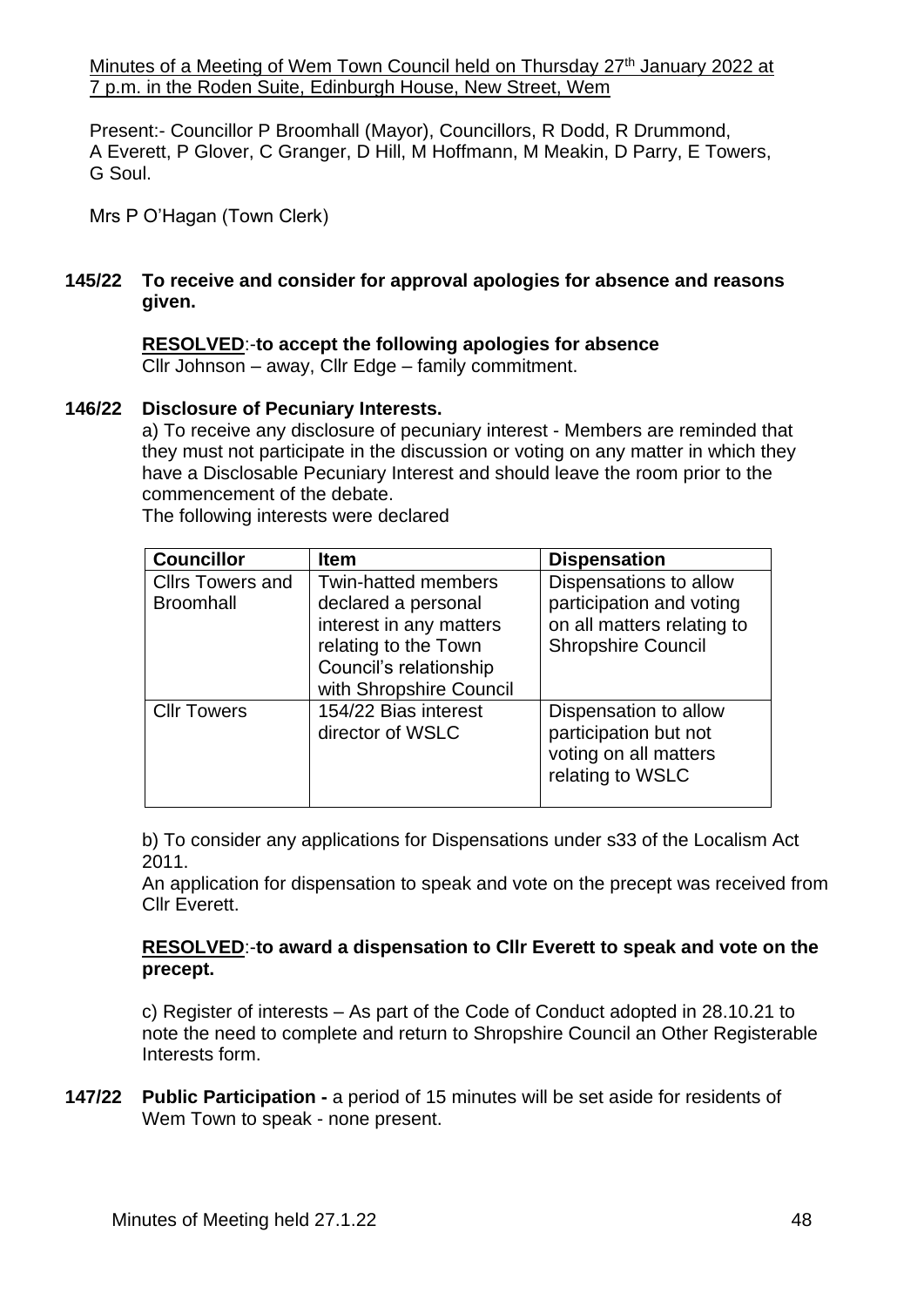## **148/22 Council Minutes**

To approve as a correct record the minutes of the Meeting of the Town Council held on 21<sup>st</sup> December 2021 and 20<sup>th</sup> January 2022

**RESOLVED:- That the minutes of the Town Council Meetings held on 21.12.21 and 20.1.22 be approved as correct records and they were duly signed by the Mayor.**

**149/22 Progress report** - To consider the Clerks progress report on decisions made at previous meetings.

**RESOLVED:- to note the Clerk's progress report.**

**150/22 Planning Applications a) To note the recent planning decisions**.

**RESOLVED:- to note the decisions report.**

#### **b) To consider the following planning applications**

**20/01156/FUL** Re-consultation due to Amendment on application - 17 New Street, Wem, SY45AE Proposal: Erection of 26 No. 2 bed and 11 No. 1 bed retirement apartments with guest and manager accommodation, communal facilities, formation of parking areas, new access and landscaping scheme, following of demolition of existing buildings facing New Street and outbuildings within the site.

### **RESOLVED:- to comment that the Town Council is satisfied that it's comments submitted previously have been satisfied.**

#### **151/22 Finance and Accounts for Payment**.

**a) Internal Controls** – to note that internal checks carried out by The Mayor are up to date.

**RESOLVED:- to note that the internal control checks were up to date.**

**b) Monthly income expenditure against budget report –** to consider.

**RESOLVED:- to note the budget report up to 27.1.22.**

**c) Accounts for payment** - to approve accounts for payment.

#### **RESOLVED:- to approve the following accounts for payment**

| <b>Supplier</b>           | <b>Service</b>       | <b>Net</b> | Vat   | <b>Gross</b> | Chq/<br><b>BACS</b><br><b>No</b> |
|---------------------------|----------------------|------------|-------|--------------|----------------------------------|
| EE.                       | Mobile phone         | 39.25      | 7.85  | 47.10        | <b>DD</b>                        |
| <b>Talk Talk</b>          | <b>Broadband</b>     | 21.95      | 4.39  | 26.34        | <b>DD</b>                        |
| Onecom                    | Landline             | 31.60      | 6.32  | 37.92        | <b>DD</b>                        |
| <b>Business 2</b>         | Broadband start up   | 101.21     | 20.24 | 121.45       | <b>DD</b>                        |
| <b>Business</b>           |                      |            |       |              |                                  |
| <b>Shropshire Council</b> | <b>Office Rental</b> | 1525.00    | 0.00  | 1525.00      | 171.21                           |
| <b>Shropshire Council</b> | Payroll charge       | 152.50     | 30.50 | 183.00       | 172.21                           |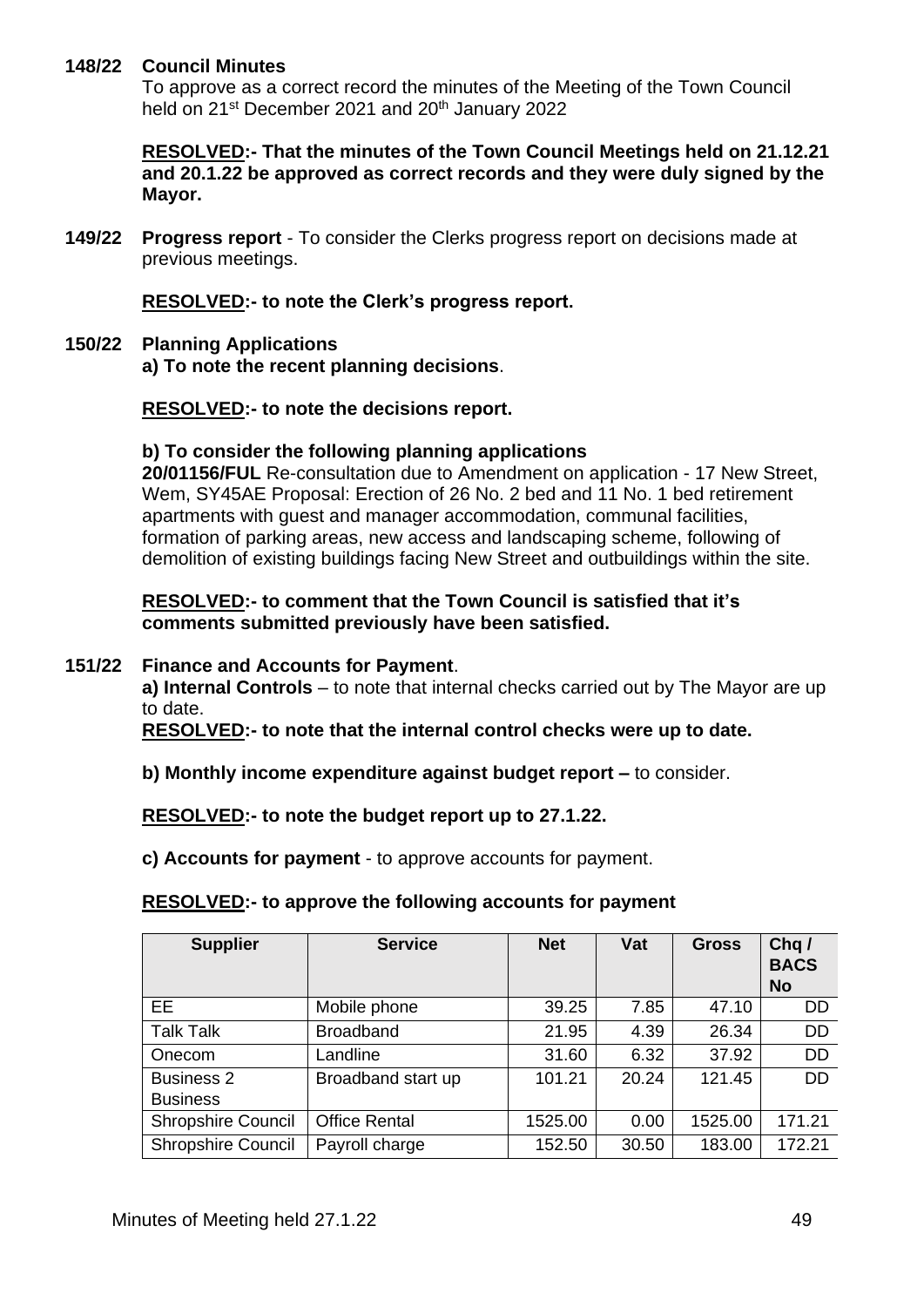| <b>Security Wise</b>       | Camera fault                  | 521.00  | 104.20 | 625.20  | 173.21 |
|----------------------------|-------------------------------|---------|--------|---------|--------|
|                            | investigation                 |         |        |         |        |
| <b>West Mercia</b>         | Energy (Toilets)              | 108.57  | 5.43   | 114.00  | 174.21 |
| Energy                     |                               |         |        |         |        |
| <b>DW Evans</b>            | Gravedigging                  | 630.00  | 0.00   | 630.00  | 175.21 |
| <b>Highline Electrical</b> | <b>Streetlighting repairs</b> | 54.00   | 10.80  | 64.80   | 176.21 |
| <b>ISM Ltd</b>             | <b>Computer Contract</b>      | 86.97   | 17.40  | 104.37  | 177.21 |
| <b>PG Skips</b>            | Rec and cemetery bins         | 115.30  | 23.05  | 138.35  | 178.21 |
| Viking                     | Misc. stationery              | 36.54   | 7.31   |         | 179.21 |
|                            | Postage                       | 66.00   |        |         |        |
|                            | Total                         |         |        | 109.85  |        |
| PG Skips                   | <b>Skip</b>                   | 350.00  | 70.00  | 420.00  | 180.21 |
| <b>Mark Fitton</b>         | Bus shelter cleaning          | 70.00   | 0.00   | 70.00   | 181.21 |
| City B Group               | <b>Market Stalls</b>          | 3093.00 | 618.60 | 3711.60 | 182.21 |
| <b>SLCC</b>                | <b>Cyber Awareness</b>        | 49.00   | 9.80   | 58.80   | 183.21 |
|                            | Training                      |         |        |         |        |
| <b>Shropshire Council</b>  | Salaries January              | 9134.89 | 0.00   | 9134.89 | 184.21 |
| Healthmatic                | <b>Toilet Cleaning</b>        | 829.17  | 165.83 | 995.00  | 185.21 |
| City B Group               | <b>Market Stall Valances</b>  | 100.00  | 120.00 | 20.00   | 186.21 |
| Via Della Emilia           | Tree works storm              | 876.00  | 175.20 | 1051.20 | 187.21 |
|                            | Arwen                         |         |        |         |        |
|                            | Rec. works                    | 347.00  | 69.40  | 416.40  |        |
|                            | Total                         |         |        | 1467.60 |        |
| Shaw & Sons                | Register of graves            | 176.00  | 35.20  | 211.20  | 188.21 |

**152/22 Finance and Corporate Governance Meeting 11.1.22 -** to receive draft minutes from this meeting and consider any recommendations contained therein.

## **RESOLVED:- to receive the draft minutes from this meeting and any recommendations not previously approved.**

**153/22 Traffic Working Group meeting 12.1.22 -** to consider report on meeting. A discussion took place on this item and the fact it was important to fully understand the impact that the implementation of a one way system would on have the town.

**RESOLVED:- to receive the draft report from this meeting and approve the recommendation that Shropshire Council is asked to fund WSP (UK) to undertake a traffic impact assessment on the following proposals** 

- • **Development of a clockwise or anti clockwise one way system around the town.**
- • **The reversal of the existing one way system on Chapel Street/Leek Street.**
- • **Management of traffic around Maunds Corner.**
- **154/22 Wem Swimming and Lifestyle Centre Liaison Group Meeting 14.1.22–** to receive draft notes from this meeting and discuss any recommendations made.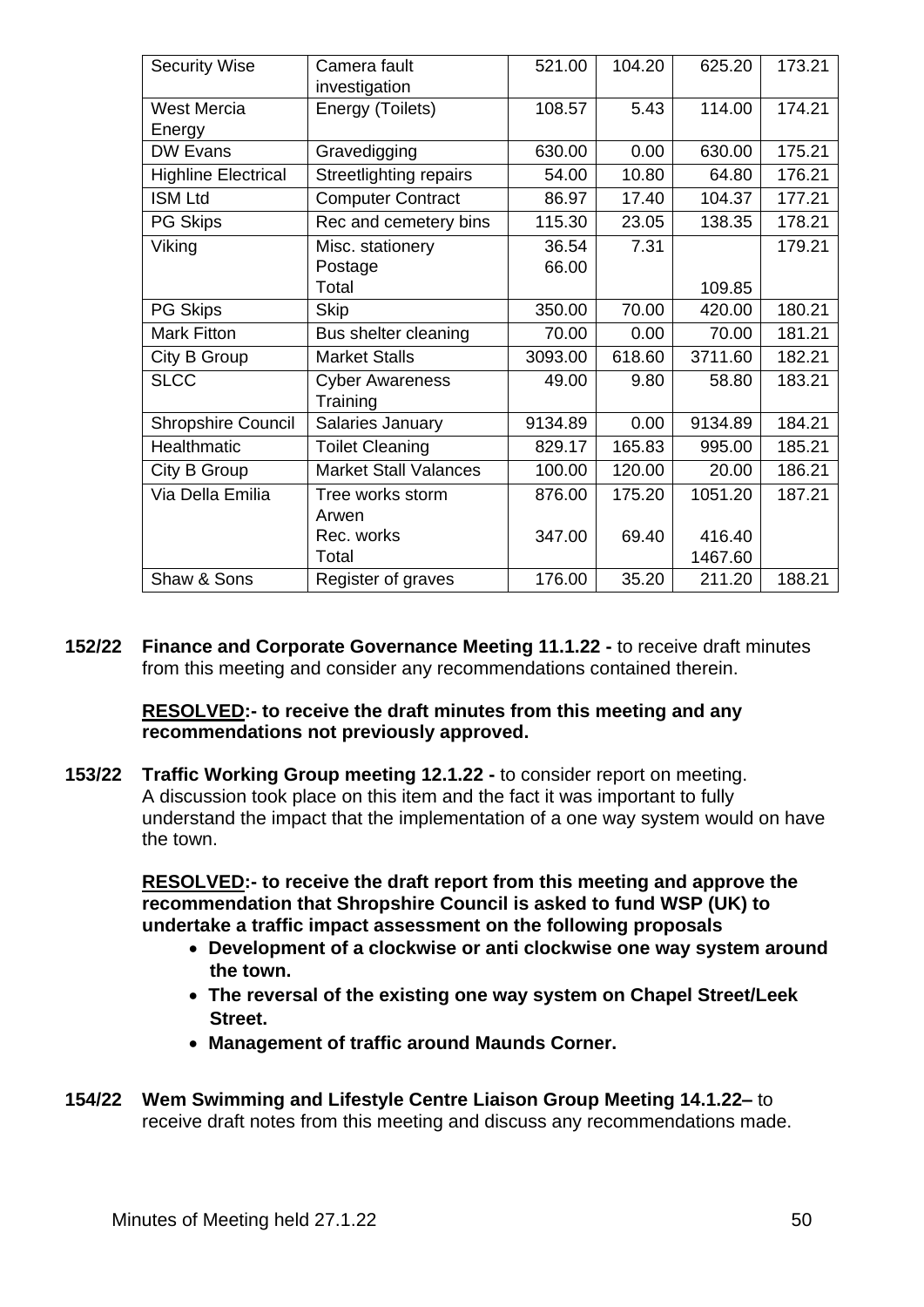A discussion took place on the need to ensure that the Clerk has apologies from councillors if they cannot make the meeting so that meetings can be cancelled if they are not going to be quorate.

**RESOLVED:- to receive the draft notes from the meeting held 14.1.22 and to nominate Cllrs Dodd and Hill as reserves for future WSLC Liaison Group meetings.**

#### **155/22 Queen Platinum Jubilee** a) Steering Group meeting 11.1.22 to receive report on meeting held 11.1.22.

## **RESOLVED:- to receive the draft report.**

b) Plant a tree for the Jubilee **–** to receive update on and discuss funding for. It was reported that there had been considerable interest in this project with over 80 people requesting a free tree.

## **RESOLVED:- to**

- **Increase the amount of trees on offer to accommodate all who had requested a tree by 31.1.22**
- **Locate the Jubilee Tree donated by Shropshire Council on Wem Recreation Ground.**
- **156/22 Town Council's Strategic Priorities 2021-25 –** to consider draft plan. A discussion took place on this item especially relating to the need to improve the High Street especially shop frontages.

**RESOLVED:- to adopt the Strategic Priorities for 2022-25.**

**157/22 Floral Planter Watering and Maintenance Contract –** to consider quotes received and award contract.

It was explained that only one quote had been received despite the contract being advertised on the website and on noticeboards.

## **RESOLVED:-**

**To suspend financial regulations to allow only 1 quote to be considered for this contract.**

**To award the 2022-23 Floral Planter watering and maintenance contract to Harlequin services.**

## **158/22 Climate Change**

a) To review action plan. The action plan was reviewed and it was

## **RESOLVED:- to receive the action plan.**

b) To consider correspondence from Covenant of Mayors. A discussion took place on this item and the difficulty of uploading the information required onto the website and it was

## **RESOLVED:- to rescind the resolution 24.4.19 to sign up to the Covenant of Mayors and allow the suspension to stand.**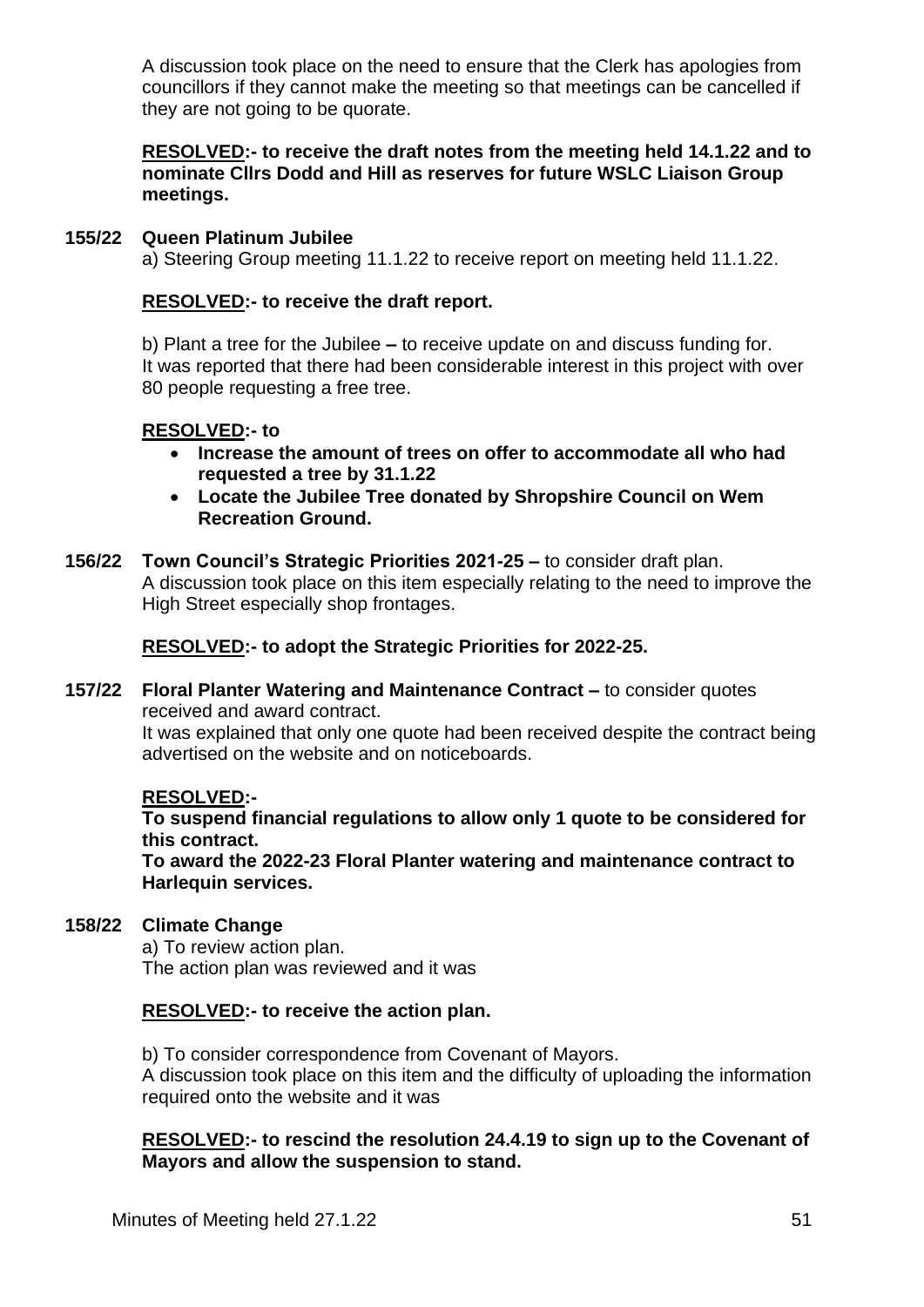**159/22 Fire Station CCTV Camera –** to consider quote to replace camera. It was suggested that a pan tilt zoom camera may not be the most appropriate camera for this location and the Clerk was asked to seek a quote for an alternative camera that provided a 360 degree view of the site.

## **RESOLVED:- to defer a decision on this matter to the next meeting.**

### **160/22 Consultations**

a) Local Cycling and Walking Infrastructure plan – Shropshire. Councillors were urged to complete the survey as individuals. A discussion took place on this matter and disappointment was expressed that the Town had not been selected as a priority site. The views of a correspondent on this matter were considered and it was

## **RESOLVED:- to delegate authority to the Clerk to respond to the survey on behalf of the Town Council and to provide suggestions for the improvement of walking and cycling links around the town.**

b) Shropshire Council Budget Consultation.

## **RESOLVED:- not to respond.**

**161/22 City of Sanctuary -** to consider verbal report from Cllr Towers and Parry following meeting held with regional lead on 19.1.22.

> **RESOLVED:- not to progress this matter but to ask a representative from Shropshire Supports Refugees to speak at the Annual Town Meeting so that those present can learn more about how the Town can best support refugees settled in the area.**

#### **162/22 Correspondence**

a) Termly Heads Up Report.

## **RESOLVED:- to note the report.**

#### **163/22 Reports**

a) To receive written reports from the Council's representatives to other bodies. None received

b) To receive a written report from Shropshire Councillors Broomhall and Towers.

#### **RESOLVED:- to note the written report received from Cllrs Towers and Broomhall.**

**164/22 Future agenda items** – for consideration Councillor's opportunity to raise items for inclusion on the next agenda – *Councillors are respectfully reminded that this is not an opportunity for debate or decision making.* Claire Greenaway to be requested to attend a future meeting. Remembrance Service – to discuss road closure options on  $11<sup>th</sup>$  November itself. Councillor badges – to consider purchase of.

## **165/22 Dates of future meetings** –

a) To note the date and time of February meeting.